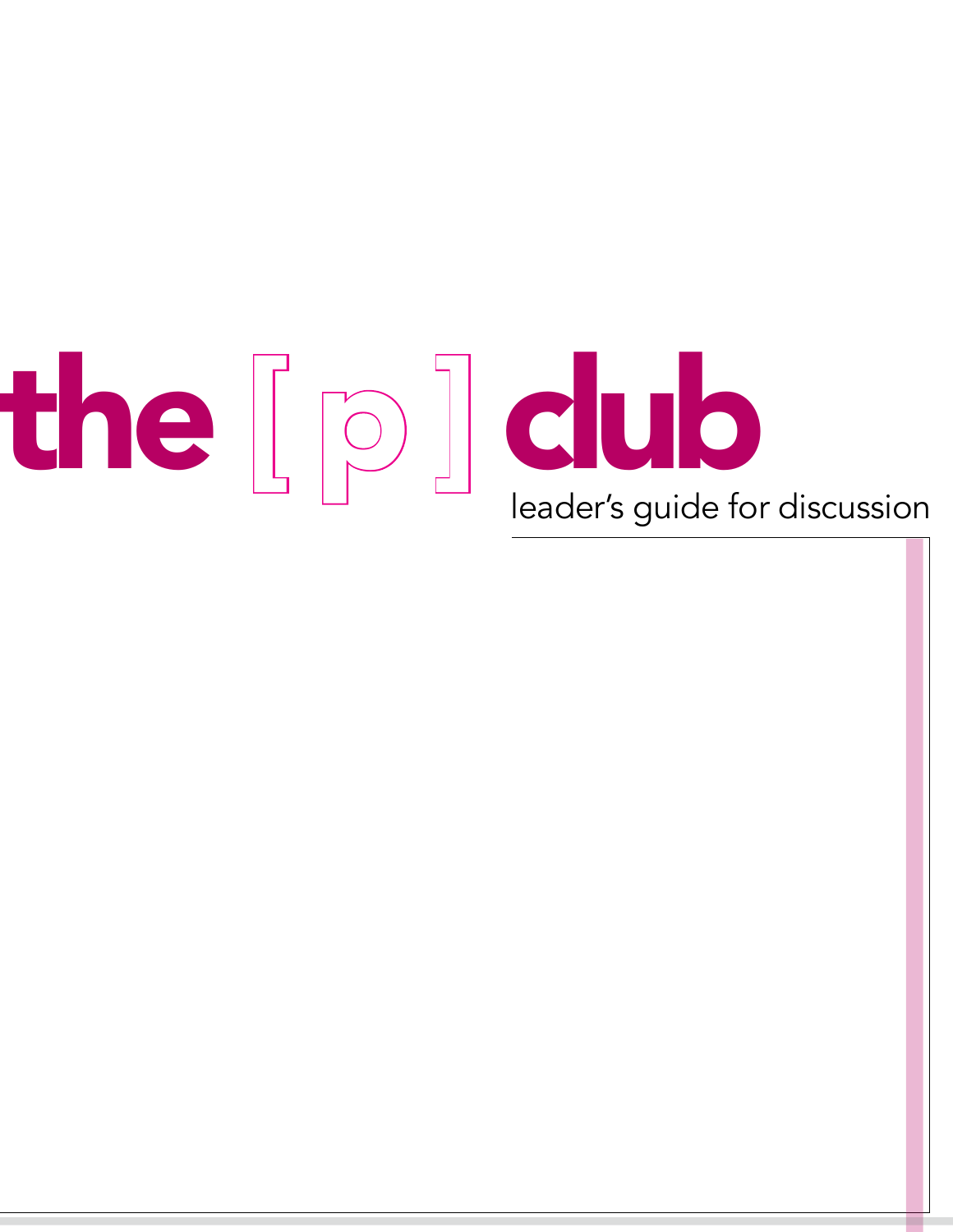

Directed by: Christine Delp Produced by: Wesley Hogan

The [P] Club participants: Nicole Armstrong, Emma DeVries, Heidi Johnson, Lara Musser-Gritter, Jennifer Simonton, Emily Smiley, Casey Stanton, Hana Suckstorff, Alex Treyz, Antonia Terrazas, and Indhira Udofia

Support for this project is provided by the RIPP Fellowship for the Documentary Arts and the Center for Documentary Studies at Duke University

The [P] Club is a short documentary about eleven Duke Divinity women who talk candidly about sex and faith. With grace, humor, and self-reflection, they thoughtfully and courageously tackle a variety of topics related to sex including purity culture, hookup culture, dating, sexual violence, masturbation, feminism, body image, desire, and relationships all through a theological lens. Though they may not always agree or reach all the answers, their stories are a powerful testament to the importance of honest and open conversation about sex among Christians.

### **CREDITS**

• Balance discussion with personal reflection. Some of discussion questions are very personal, and participants may  $\sim$ not always feel comfortable sharing. Keep a stack of index cards on hand for people to write down responses or

# about

• Maintain a safe space by setting some ground rules for discussion. The following are adopted from Dr. Anathea Portier-Young's "Domestic Abuse and the Bible" course syllabus. Dr. Portier-Young is the Associate Professor of

• "Step up and step back": If we usually don't talk much, we will challenge ourselves to speak more. If we find

honesty and vulnerability." The film is a resource for people to open up about their own thoughts on sexuality, so it

• Some of the group will love what the church has taught them about sex, while some will have bitterness. Be sure to

• Be aware of dynamics of privilege and disenfranchisement related to race, ethnicity, carceral status, class, gender identity and expression, sexual orientation, age, particularities of one's life experience, abilities, etc.

• If the content of any discussion is triggering, allow everyone to take care of themselves first. Group participants should know that they are free to step back momentarily or leave entirely from group discussion.

• Personal stories, reactions, or feelings that are shared in discussion should be kept confidential. If anyone with a state of the state of the state of the state of the state of the state of the state of the state of the wishes to incorporate insights shared by a group member in a paper, sermon, or speaking engagement, she must first receive permission from that person and allow that person to view and approve what is written.



- Use The [P] Club documentary as a resource. As Antonia says, "One person's honesty begets another person's beginning is helpful for everyone in the discussion group to have seen it.
- Establish trust in the group. As much as possible, keep the group the same each week. •
- include space for all the voices in the room and let the women teach each other as well.
- Not all the women in the room will be cis-gendered or heterosexual. Please be careful of generalizing everyone's sexual preferences and gender identities.
- questions anonymously. Be open to periods of journaling/reflection if you think that would be helpful.
- Old Testament at Duke Divinity School.
	- Do not interrupt or speak over the person speaking. •
	- Listen with respect and attention, from your heart, to the best of your ability. •
	- Speak in "I" statements rather than in normative "you" statements.
	- ourselves talking more than others, we will speak less.
	-
	- Don't make assumptions about anyone's history of sexual assault or intimate partner violence. •
	-
	-

#### A few important "keep-in-minds" as you facilitate discussion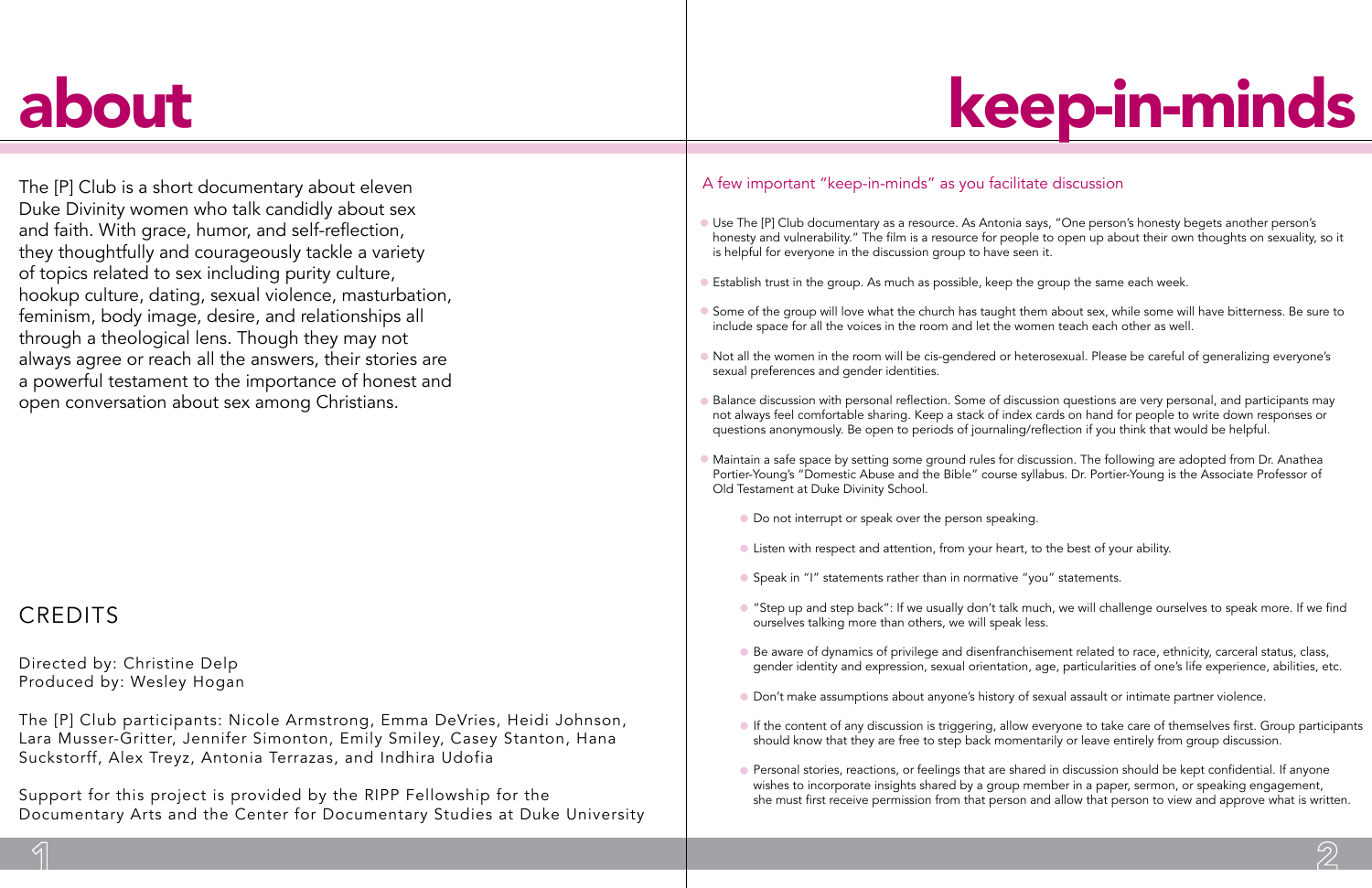# week one liberation stories

### $\Box\Box$  I decided it was time to not wear the ring anymore.  $\Box\Box$

- Lara

#### Introduction

We are so excited you've decided to join us on the road toward sexual wholeness, healing, and celebration. Our time in Pussy Club has been an incredible gift in each of our lives. It has helped us process our own stories, learn to hold each other's stories, and mark out our own sense of what it means to be fully faithful and sexual. As you're starting out in this journey together, we want to offer you a bit of the wisdom that we have gleaned since starting Pussy Club. Sexuality is a "touchy topic" and we invite you to embrace the challenges that come with discussing the God given gift of sexuality. None of us are entitled to hear another person's story. When someone does choose to share some of her story, it is a gift to be held with honor and care—not to be assessed or judged like abstract data. At different times each of us wanted to resist the conversation by shutting others down hard lines and judgments—we challenge you to embrace the complexity and tension that will arise between you and your peers. This time together will not solve any problems or questions—but it may offer you the gift of companionship in the midst of this beautiful and meandering journey.

#### Opening Activity

This is an opportunity to reflect as an individual, and then with the group, on your own story in relation to sexuality, the church, what you were taught growing up about sex, what you believe about sexuality now, how that relates to your faith, and what questions you have on this theme.

1. Invite participants to take some time to writing or drawing their stories.

2. Then invite participants to get into pairs and share one moment from their story. This can be an opportunity for participants to bond with each other on a one-to-one basis. It could bring up rumbles of laughter as some share funny stories or it could bring up deep moments of contemplation.

3. Come back together as a full group and invite each participant to share one word that represents or was present in her story.

#### Guiding Discussion Questions

1. In the documentary, what ways did various members of the P Club experience liberation?

- 
- 2. Whose story did you resonate with?

Think back on your story:

- 3. What is the narrative you've been told growing up about sex?
- 4. What hurt about the way you were taught about sex?
- 5. What do you wish was done differently?
- 6. What do you long for in your own story in the future?

A note on this week's discussion: when we say "liberation," we do not mean to communicate just the idea of "sexual liberation" as popularized in the 1960s (free love, etc.), (though that might be the way you find liberation!), but rather, we are talking about a diversity of ways that all of us—coming from a whole range of opinions, backgrounds, and goals–began to journey toward wholeness, and even freedom, in our identities as women who are wholly faithful and wholly sexual beings.

Written by Antonia, Emma, & Lara

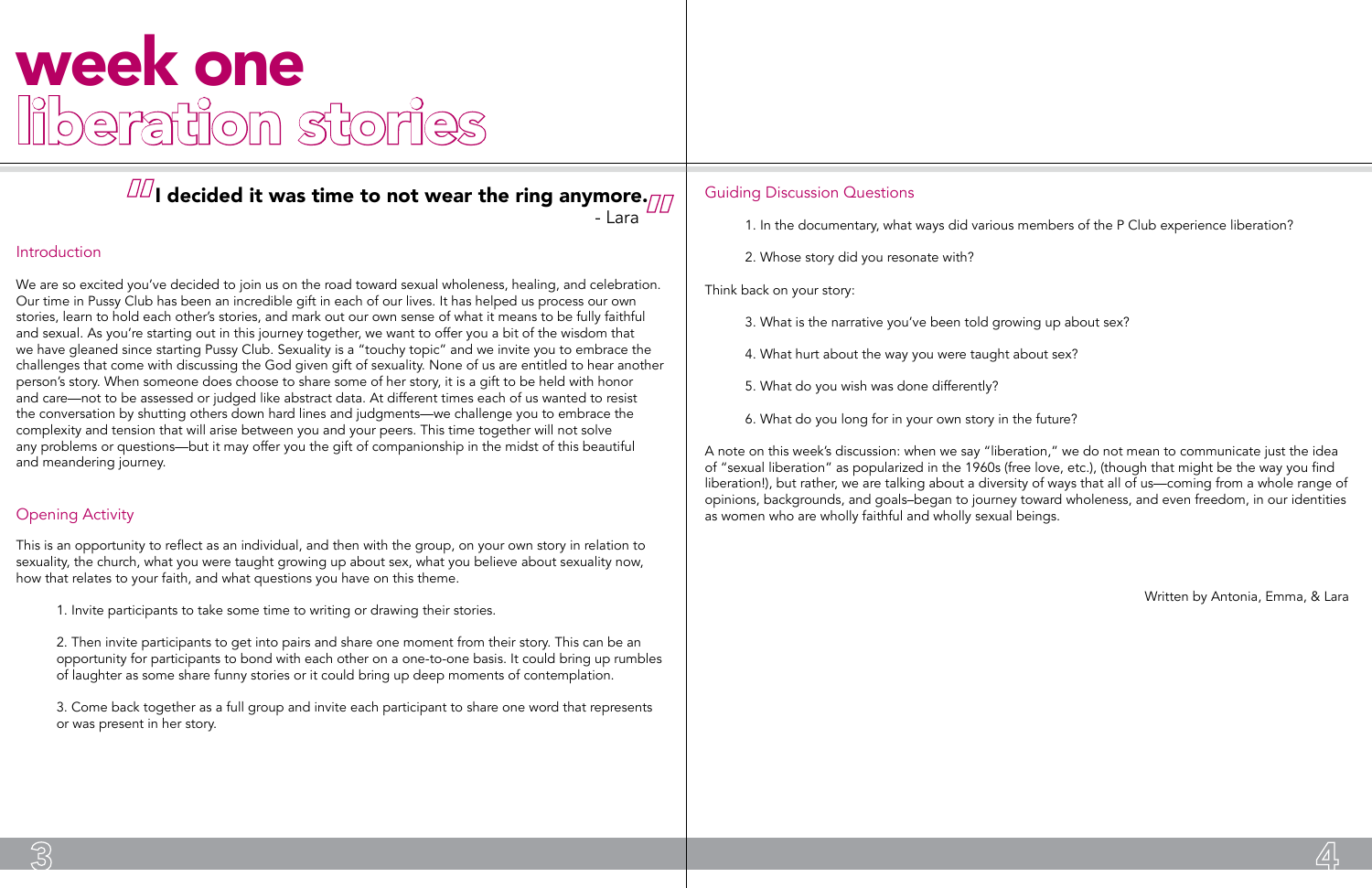# week two bodies: pleasure & shame

### $\mathcal{L}\mathcal{L}$  His words, that we weren't pure enough, really stuck with me. All that intimacy that we shared—was bad? $\frac{7}{77}$

In some Christian circles, we are told that God deeply cares about our bodies and what we do with them specifically when it comes to sexual intimacy. We somehow manage to learn that sexuality is dangerous, that men and women should not be alone together, and that our sexuality is like edible objects (thanks, Lara!), etc. Your group will have their own ideas about what the church thinks about sexuality—and about what God thinks about sexuality. Take note of what the students say; note how many understandings of "Christian sexuality" revolve around what NOT to do and the shaming of what IS done. Many of us grow up with the belief that God dislikes sexuality until we are married—then everything is good to go. Unfortunately, this is not how fear and shame work (check out Brené Brown for this!). They bleed not only into how we see sexuality with each other but how we see sexuality within ourselves. If we are afraid of our own sexual pleasure, marriage alone is not going to redeem pleasure for us, and what about those who feel called to single life? In doing this, we are robbing each other of healthy sexual fulfillment even within marriage.

#### Introduction

You may know that most churches do not talk about sexuality. But we would rather talk to our youth group students, our sisters, and our young cousins about sexuality within the church, rather than letting them figure it out on their own or from untrustworthy sources. We never want our girls to believe that they are as transient as an edible object and we never want our boys to believe that they are unable to control themselves around something as delicious as "cake." The truth is that women's bodies do not have to be scary, and men are able to control themselves. This means that we can experience pleasure. God made pleasure for us to enjoy (safely). Sometimes we think that pleasure is just for fun without repercussions, and sometimes we think it is too dangerous to even try. It is somewhere in the middle. Intimacy is very important, but it is neither so fun that it should be taken lightly, nor so scary that it should be avoided. Practice forgiveness with yourself and your friends and your family. Our bodies are not perfect but can experience incredible joy. Let yourself feel joy in safe spaces.

We would like to suggest that God cares about our bodies—deeply. God created us as bodies, became a human with a body, and then gave us guidelines for how to treat our bodies. However, before that, God commanded us to care for creation. All creation. If we are created by God, then that includes us. We believe that God cares about our whole selves—eating, sleeping, thinking, learning, faith, relationships, family, showering, exercising, and intimacy. If I am going to be with someone—they need to care about all of those aspects of my body if they are going to get near any of it. Intimacy does not exist in a vacuum—it is a part of the whole that is our lives.

I am not any more afraid of intimacy than if I get enough sleep in a night—but this took years of thinking and learning and experiencing. Please talk to your group about how to begin seeing intimacy as more than sex and that the entire body matters It is impossible to be perfect, yet our churches have made the guidelines God has given us for our bodies purely legalistic. With this standard, only our failures matter. The truth is, we will eat badly, forget to exercise, forget to pray, and let hook-ups go too far. These are not failures, and God's love does not depend on being a perfect sexual or nonsexual body, grace abounds.

#### Opening Activity

1. Watch Brené Brown's TedTalk on shame. Ask the group if they think shame is part of the church

2. Ask the group to journal on what they believe or have heard that God and the church thinks about bodies and intimacy. What should we feel good about? What should we feel shame about? What

- experience.
- does pleasure mean to them?

#### Guiding Questions for Discussion

4. Make a list of things that bodies can do. Mark which actions the group thinks God cares about. Is that different from what the "church" cares about? Have you experienced this tension before?

5. Invite the group to share stories about what they think about shame in the film—what did they see different people experiencing? What seemed to be the thing that helped the women heal?

- 3. Define shame and pleasure as a group. (preferably in a visible way)
- 
- 
- lives? Specifically in regard to body-shaming?
- experience of their bodies.

6. Brené Brown talks about shame and the importance of sharing the shame we feel before it gets out of hand and becomes an unhealthy part of our lives. Have any of you seen this happening in your

7. IF YOUR GROUP IS FEELING COURAGEOUS: Please use our #GraceAbounds #PClubDocumentary hashtag to encourage your group to post on social media about where grace abounds in their

Written by Emily & Nicole



- Jen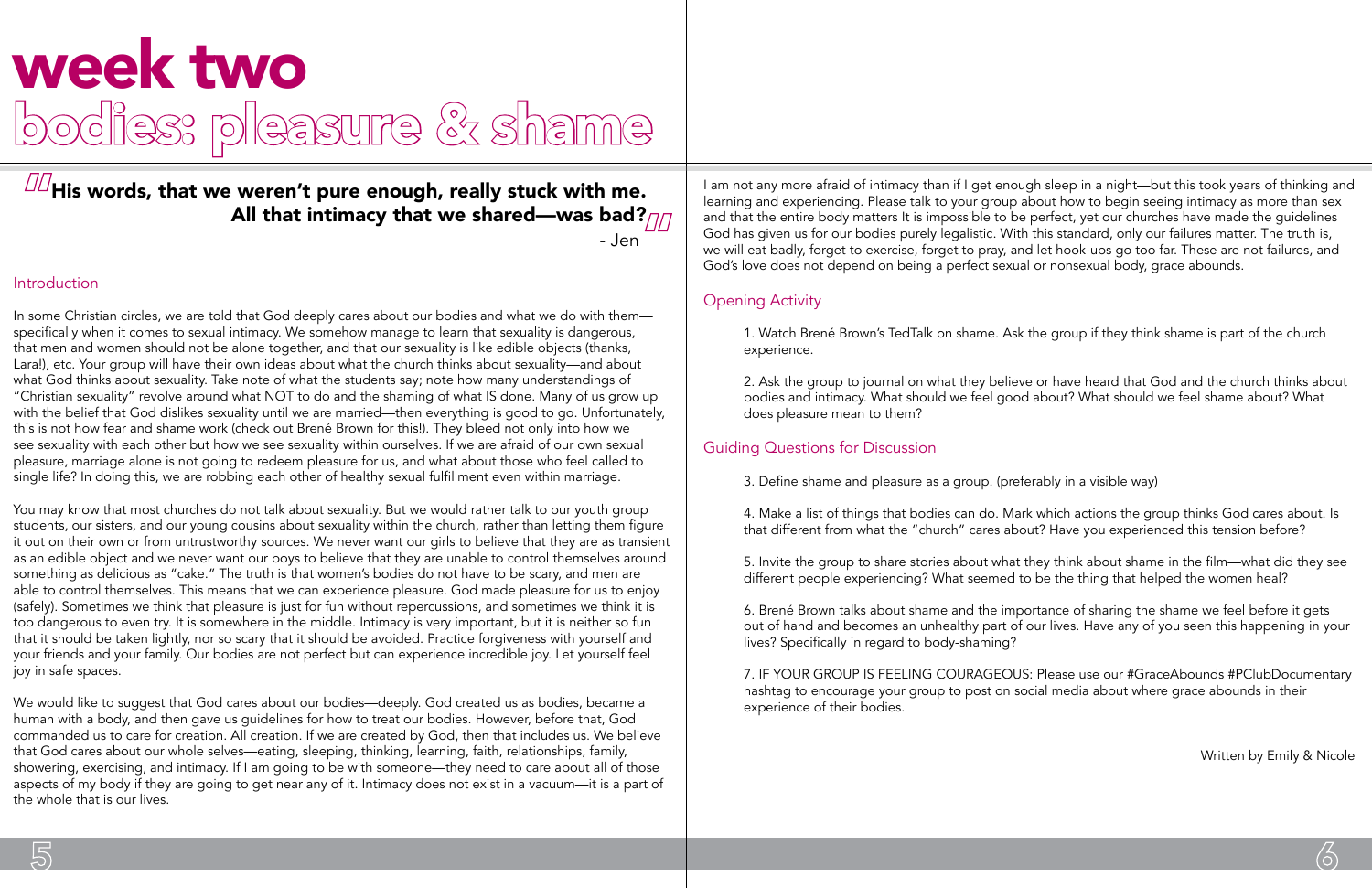# week three sex & violence

## $T\llap/20$  That was evil. That was really evil.  $\eta\eta$

The subject matter of this week can be painful and deeply personal. Statistics suggest that there will be people in your group who are survivors of Intimate Partner Violence (IPV) and/or Sexual Assault (SA). The inverse of that statistic means that among your group might be perpetrators of violence and those who are dual perpetrators and survivors of IPV and SA. IVP and SA negatively affect not only victims and perpetrators, but also witnesses (including children) and those who love and support survivors and perpetrators, including family members and friends. Such individuals are sometimes called "secondary victims/survivors" of IPV or SA. Recognize that there will be secondary survivors among your group as well. There will also be those among your group those who do not have direct or secondary experience of IPV or SA. The experiences of every person in the group are valued.

Give each group member one of the masks. Have them identify the outside and inside of the mask. Have them begin to decorate the outside of the mask with items, which reflect what they think people see when they look at them. You can ask them to think about how their friends see them, or co-workers, or family. Glue images or draw on the mask how they think others see them. When they are done with the outside, have them turn the mask around. Now, have them think about how they see themselves, and decorate the inside of the mask with objects or drawings, which reflect how they see themselves. When done, have the participants talk about how they see themselves, and how others see them, using the masks as visual aids. As facilitator, pay attention to differences between the two sides.<sup>1</sup>

#### Opening Activity: The Mask You Live In: The Two-Sided Mask

Before starting the activity, make sure you have enough "masks" for your group. The masks are paper plates with holes cut out for eyes and string attached to the sides so that the mask may be worn. You will also want to have a number of magazines and other resources, such as yarn, beads, feathers, and other odds and ends as seem appropriate to the group with which you are working. You will need to have markers or crayons, scissors and glue ready as well.

4. Have copies of the Power and Control wheel for the group be able to look at and take home.<sup>2</sup> Explain how rape and sexual assault is not about sex but about power and control. Discuss how not all power and control abuse in relationships is physical or sexual. What are other stories of r elationships in The [P] Club Documentary echoes with areas on the Power and Control wheel that is not physical or sexual?

*"You can't keep your true self hidden forever; before long you'll be exposed. You can't hide behind a*  religious mask forever; sooner or later the mask will slip and your true face will be known. You can't whisper *one thing in private and preach the opposite in public." (Luke 12:3 MSG)*

- Casey

#### **Introduction**

#### Guiding Question for Discussion

1. In your experience, how does the church help, hold, or harm survivors' stories of Intimate Partner Violence and Sexual Assault?

2. In The [P] Club Documentary Casey shares her story of sexual assault and Heidi shared her story of intimate partner violence. How did each of their particular experiences as survivors of IPV and SA intersect with attending church? How were their experiences similar and different?

3. How do you want the church to respond to the very prevalent reality of sexual violence?

5. Connect that discussion to the masks activity. How does hiding or feeling trapped behind a mask lead to inflicting power and control over others? How does hiding or feeling trapped behind a mask lead us to think we deserve abuse inflicted upon us?

6. What are stories in Scripture or Theology (God-talk) that are helpful or harmful for survivors and perpetrators of IPV and SA?

violence in the Bible by looking at David and his raping of Bathsheba. What themes stick out in that story? Who calls David out on his violence? Who does David seek forgiveness from? Hint: Bathsheba does not call out David nor does David seek her to forgive him of his sin. How might this be a healthy or harmful paradigm for forgiveness? The prophet Nathan rebukes David on his sexual violence against Bathsheba. David then seeks forgiveness from God. What are the group's thoughts on Nathan role as a witness to

- For example, harmful texts of terror like Judges 11 and Judges 19 and inappropriate and harmful understanding of Christian forgiveness and reconciliation. Have a discussion around perpetrators of sexual violence? How are his actions helpful or harmful? •
- of forgiveness for survivors of IPV and SA. "Father, forgive them, for they do not know what they are his abusers nor is anyone asking Jesus to forgive the people who crucified him. In these paradigms of is always the direct source of all forgiveness. •



Secondly, how might Jesus hanging from the cross as a victim of traumatic violence represent a paradigm doing" (Luke 23:24). In this statement, Jesus asks God to forgive his abusers. Jesus is not directly forgiving forgiveness survivors give the work of forgiveness to God and perpetrators seek forgiveness from God. God

Written by Casey, Heidi, & Indhira

လ